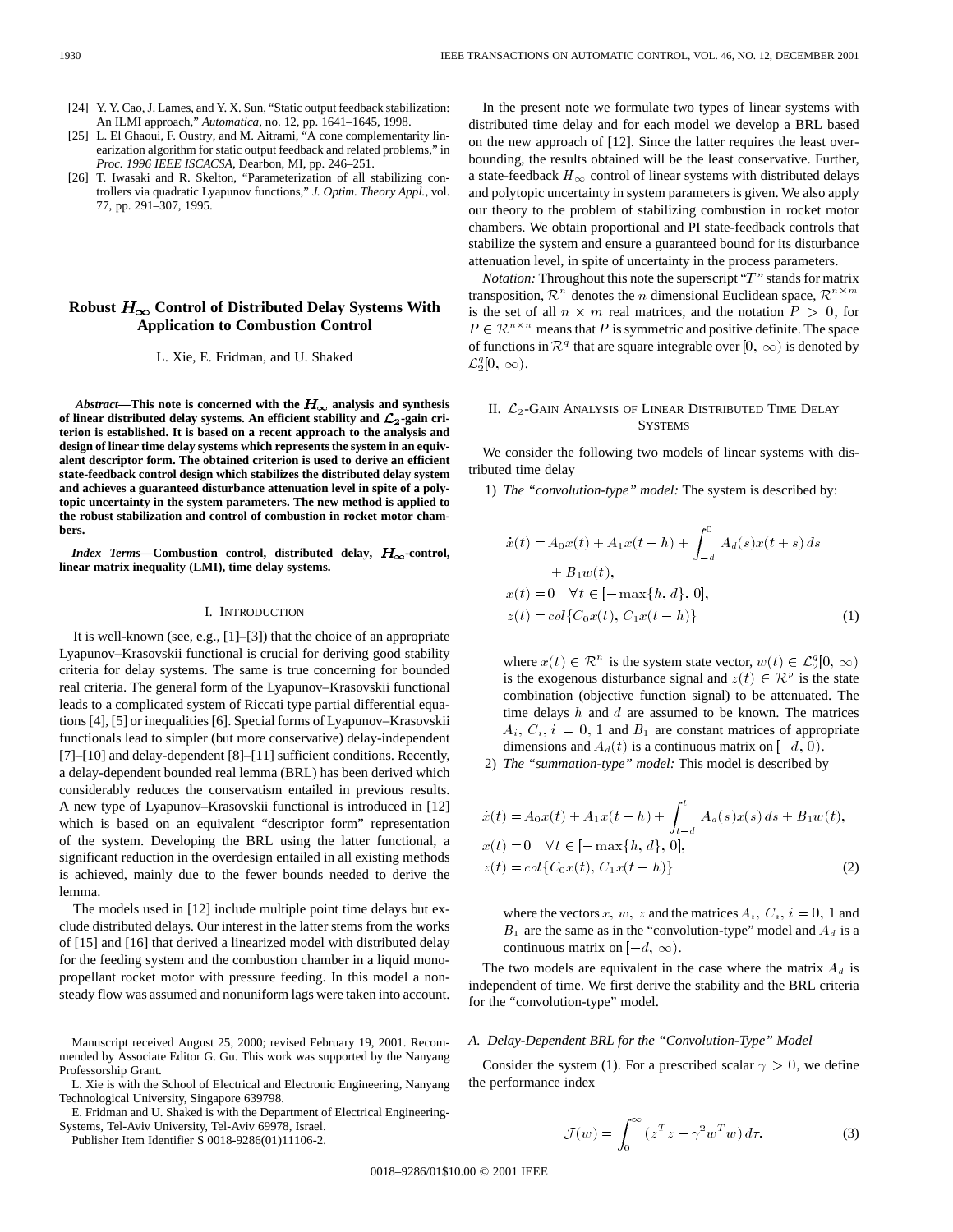We are looking for a BRL that depends on delays  $h$  and  $d$ . Following [12], we represent (1) in the equivalent descriptor form

$$
\begin{aligned} \dot{x}(t) &= y(t) \\ y(t) &= A_0 x(t) + A_1 x(t-h) + \int_{-d}^0 A_d(s) x(t+s) \, ds \\ &+ B_1 w(t) \end{aligned} \tag{4}
$$

which is further equivalent to the following descriptor system:

$$
\begin{aligned} \dot{x}(t) &= y(t) \\ y(t) &= (A_0 + A_1)x(t) - A_1 \int_{t-h}^t y(\tau) \, d\tau \\ &+ \int_{-d}^0 A_d(s)x(t+s) \, ds + B_1 w(t). \end{aligned} \tag{5}
$$

We adopt the following Lyapunov-Krasovskii functional for the system (5):

$$
V(t) = [xT(t) yT(t)]EP\begin{bmatrix} x(t) \\ y(t) \end{bmatrix}+ \int_{-h}^{0} \int_{t+\theta}^{t} yT(\tau)Ry(\tau) d\tau d\theta + \int_{-d}^{0} \int_{t}^{t-\theta} \cdot xT(\tau + \theta)A_dT(\theta)R_dA_d(\theta)x(\tau + \theta) d\tau d\theta
$$
 (6)

where

$$
E = \begin{bmatrix} I_n & 0 \\ 0 & 0 \end{bmatrix} \quad P = \begin{bmatrix} P_1 & 0 \\ P_2 & P_3 \end{bmatrix}, \quad P_1 > 0, \quad R, R_d > 0.
$$
 (7a, b)

The following result is then obtained.

*Theorem 2.1:* Consider the system of (1). The system is asymptotically stable and for a prescribed  $\gamma > 0$ , the cost function (3) satisfies  $\mathcal{J}(w) < 0$  for all nonzero  $w \in \mathcal{L}_2^q[0, \infty)$ , if there exist  $n \times n$ -matrices

 $0 < P_1, P_2, P_3, R$  and  $R_d$  that satisfy the linear matrix inequality (LMI) shown in (8), shown at the bottom of the page, where

$$
\Phi \stackrel{\Delta}{=} (A_0 + A_1)^T P_2 + P_2^T (A_0 + A_1) + \int_{-d}^0 A_d^T (\theta) R_d A_d (\theta) d\theta.
$$
 (9)

*Proof:* We note that

$$
[x^T \quad y^T]EP\begin{bmatrix} x \\ y \end{bmatrix} = x^T P_1 x
$$

and, hence, differentiating  $V_1$ , the first term of (6) with respect to t gives us

$$
\frac{dV(t)}{dt} = \frac{d}{dt} \left\{ [x^T(t) \quad y^T(t)]EP\begin{bmatrix} x(t) \\ y(t) \end{bmatrix} \right\}
$$

$$
= 2x^T(t)P_1\dot{x}(t)
$$

$$
= 2[x^T(t) \quad y^T(t)]P^T\begin{bmatrix} y(t) \\ -y(t) + \dot{x}(t) \end{bmatrix}.
$$
(10)

Substituting (5) into (10) and denoting  $\xi \triangleq col\{x(t), y(t), w(t)\}$  we obtain (11), as shown at the bottom of the page, where

$$
\eta_h(t) \triangleq -2 \int_{t-h}^t [x^T(t) \quad y^T(t)] P^T \begin{bmatrix} 0 \\ A_1 \end{bmatrix} y(s) ds
$$
  
\n
$$
\leq h[x^T(t) \quad y^T(t)] P^T \begin{bmatrix} 0 \\ A_1 \end{bmatrix} R^{-1} [0 \quad A_1^T] \begin{bmatrix} x(t) \\ y(t) \end{bmatrix}
$$
  
\n
$$
+ \int_{t-h}^t y^T(s) R y(s) ds
$$
\n(12)

and

$$
\eta_d(t) \stackrel{\Delta}{=} -2 \int_{-d}^{0} [x^T(t) \quad y^T(t)] P^T \begin{bmatrix} 0 \\ A_d(s) \end{bmatrix} x(t+s) ds
$$
  
\n
$$
\leq d[x^T(t) \quad y^T(t)] P^T \begin{bmatrix} 0 \\ I \end{bmatrix} R_d^{-1} [0 \quad I] P \begin{bmatrix} x(t) \\ y(t) \end{bmatrix}
$$
  
\n
$$
+ \int_{-d}^{0} x^T(t+s) A_d^{T}(s) R_d A_d(s) x(t+s) ds. \quad (13)
$$

$$
\begin{bmatrix}\n\Phi & P_1 - P_2^T + (A_0 + A_1)^T P_3 & P_2^T B_1 & h P_2^T A_1 & d P_2^T & C_0^T & C_1^T \\
P_1 - P_2 + P_3^T (A_0 + A_1) & -P_3 - P_3^T + hR & P_3^T B_1 & h P_3^T A_1 & d P_3^T & 0 & 0 \\
B_1^T P_2 & B_1^T P_3 & -\gamma^2 I & 0 & 0 & 0 & 0 \\
h A_1^T P_2 & h A_1^T P_3 & 0 & -hR & 0 & 0 & 0 \\
d P_2 & d P_3 & 0 & 0 & -d R_d & 0 & 0 \\
C_0 & 0 & 0 & 0 & 0 & -I & 0 \\
C_1 & 0 & 0 & 0 & 0 & 0 & -I\n\end{bmatrix} < 0
$$
\n(8)

$$
\frac{dV(t)}{dt} + z^{T}(t)z(t) - \gamma^{2}w^{T}(t)w(t) = \xi^{T} \begin{bmatrix} P^{T} \begin{bmatrix} 0 & I \ (A_{0} + A_{1}) & -I \end{bmatrix} + \begin{bmatrix} 0 & (A_{0}^{T} + A_{1}^{T}) \ I & -I \end{bmatrix} P & P^{T} \begin{bmatrix} 0 \ B_{1} \end{bmatrix} \end{bmatrix} \xi
$$
  
\n
$$
+ x^{T}(t) \int_{-d}^{0} A_{d}^{T}(\theta)^{T} R_{d} A_{d}(\theta) d\theta x(t) + h y^{T}(t) R y(t) - \int_{t-h}^{t} y^{T}(\tau) R y(\tau) d\tau
$$
  
\n
$$
- \int_{-d}^{0} x^{T}(t + \theta) A_{d}^{T}(\theta) R_{d} A_{d}(\theta) x(t + \theta) d\theta + \eta_{h}(t) + \eta_{d}(t) + z^{T}(t) z(t)
$$
\n(11)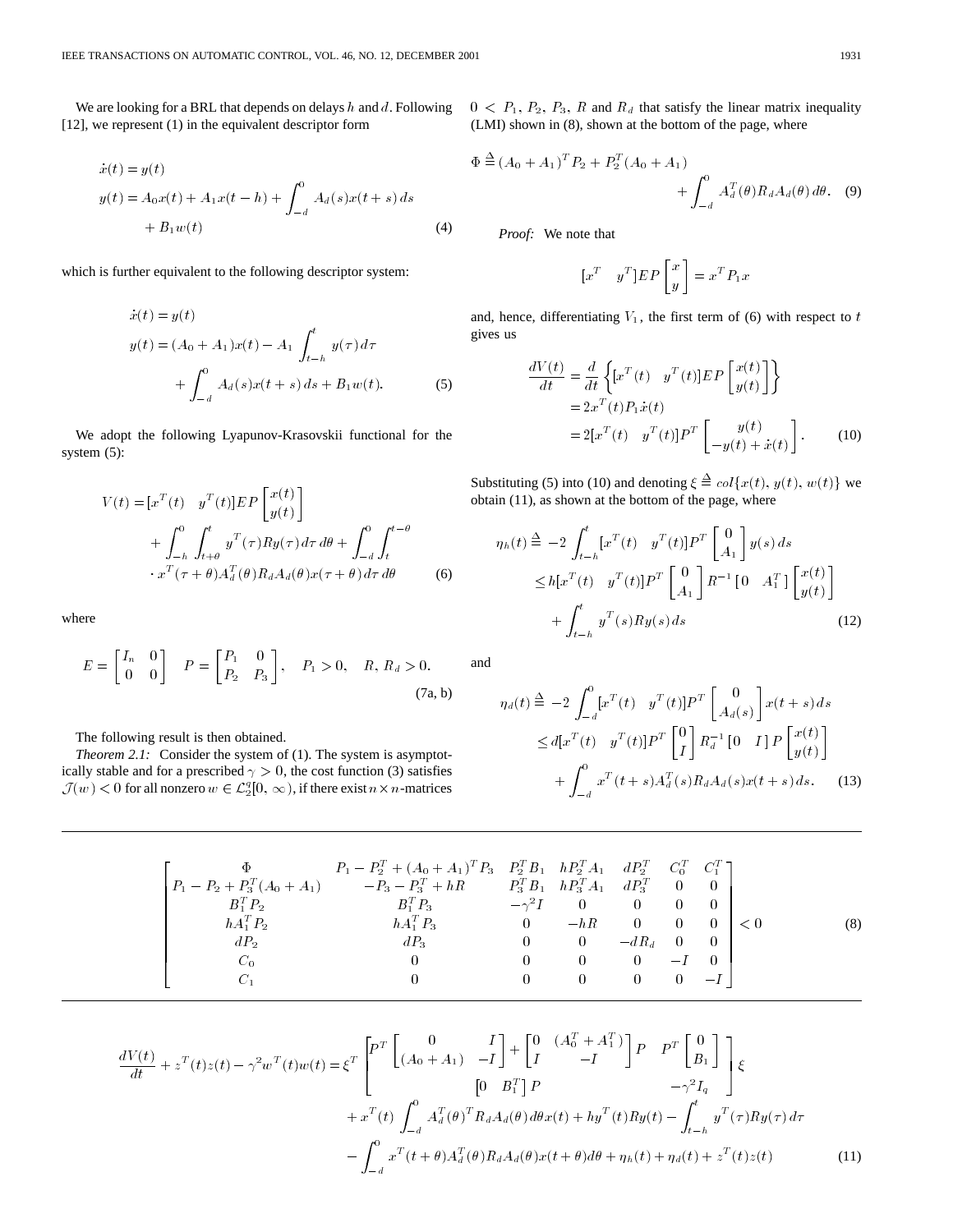The stability of the system readily follows from the fact that by (11)–(13), taking  $z \equiv 0$ ,  $B_1 = 0$  and  $w \equiv 0$ , the following holds:

$$
\begin{split} \frac{dV(t)}{dt}\leq\left[x^T(t)-y^T(t)\right]\left[\mathrm{diag}\{\Phi,\,hR\}+P^T\begin{bmatrix}0\\A_1\end{bmatrix}\right.\\ \left.R^{-1}\begin{bmatrix}0&A_1^T\end{bmatrix}P+P^T\begin{bmatrix}0\\I\end{bmatrix}R_d^{-1}\begin{bmatrix}0&I\end{bmatrix}P\right]\begin{bmatrix}x(t)\\y(t)\end{bmatrix}. \end{split}
$$

The derivative of  $V$  with respect to  $t$  will, therefore, be negative and the system will thus be stable, if the matrix block that is built of the first, second, fourth, and fifth row and column blocks in (8) is negative–definite.

From (4), and due to the asymptotic stability of  $x(t)$ , it follows that  $x(t)$  is square integrable on [0,  $\infty$ ). By noting that

$$
\int_0^\infty z^T z dt = \int_0^\infty x^T(\tau) C_0^T C_0 x(\tau) d\tau
$$

$$
+ \int_0^\infty x^T(\tau - h) C_1^T C_1 x(\tau - h) d\tau
$$

$$
= \sum_{i=0}^1 \int_0^\infty x^T(\tau) C_i^T C_i x(\tau) d\tau
$$

and substituting (12) and (13) into (11) we obtain (by Schur complements) that  $\mathcal{J} < 0$  if the following LMI holds:

 = <sup>P</sup> <sup>T</sup> <sup>0</sup> B1 hP <sup>T</sup> <sup>0</sup> A1 dP <sup>T</sup> <sup>0</sup> I [ 0 B<sup>T</sup> <sup>1</sup> ] P 2Iq 0 0 h [ 0 A<sup>T</sup> <sup>1</sup> ] P 0 hR 0 d [ 0 I ] P 0 0 dRd < 0 (14)

where

$$
\Psi \triangleq P^{T} \begin{bmatrix} 0 & I \\ A_{0} + A_{1} & -I \end{bmatrix} + \begin{bmatrix} 0 & A_{0}^{T} + A_{1}^{T} \\ I & -I \end{bmatrix} P + \begin{bmatrix} C_{0}^{T} C_{0} + C_{1}^{T} C_{1} + \int_{-d}^{0} A_{d}^{T}(\theta) R_{d} A_{d}(\theta) d\theta & 0 \\ 0 & hR \end{bmatrix}.
$$

Finally, the LMI (8) results from the latter LMI by expansion of the block matrices.  $\Box$ 

*Remark 1:* The affinity of (8) in d and h implies that once Theorem 2.1 holds for  $d_1$  and  $h_1$  it also holds for all  $d \in [0, d_1]$  and  $h \in [0, h_1]$ .

*Remark 2:* When  $A_d(s)$  is a constant matrix, i.e.,  $A_d(s) \equiv$  $A_d$ ,  $\forall s \in [-d, 0]$ ,  $\Phi$  in (9) can be rewritten as

$$
\Phi = (A_0 + A_1)^T P_2 + P_2(A_0 + A_1) + dA_d^T R_d A_d.
$$

In this situation, the LMI (8) is readily implementable. On the other hand, if one chooses  $R_d = \epsilon I$ , where  $\epsilon$  is a positive scaling parameter, we have

$$
\Phi = (A_0 + A_1)^T P_2 + P_2(A_0 + A_1) + \epsilon \int_{-d}^{0} A_d^T(\theta) A_d(\theta) d\theta
$$

and the LMI is implementable for any time-varying  $A_d(s)$ ,  $s \in \mathcal{Z}$  $[-d, 0]$ . In general, one may choose to discretize the integral and implement the LMI as follows:

$$
\Phi = (A_0 + A_1)^T P_2 + P_2(A_0 + A_1) + \Delta \sum_{i=0}^{N-1} A_d^T (-d + i\Delta) R_d A_d (-d + i\Delta)
$$

where  $\Delta = d/N$  and N is a positive integer.

*Remark 3:* Theorem 2.1 presents an efficient LMI algorithm for checking the stability and  $\mathcal{L}_2$ -gain of distributed delay systems. The result is derived using minimum number of boundings and is expected to be the least conservative.

### *B. Delay-Dependent BRL for the "Summation-Type" Model*

We consider the system (2). Also here, for a prescribed scalar  $\gamma > 0$ , we seek a condition that will verify the stability of the system and will guarantee that  $\mathcal{J}(w)$  of (3) will be negative for all nonzero  $w(t) \in$  $\mathcal{L}_2^q[0, \infty)$ .

We apply the following Lyapunov–Krasovskii functional

$$
V(t) = [xT(t) yT(t)]EP\begin{bmatrix}x(t)\\y(t)\end{bmatrix}+ \int_{-h}^{0} \int_{t+\theta}^{t} yT(\tau)Ry(\tau) d\tau d\theta+ \int_{-d}^{0} \int_{t+\theta}^{t} xT(\tau)A_dT(\tau)R_dA_d(\tau)x(\tau) d\tau d\theta
$$
 (15)

where  $E$ , the structure of  $P$  and the positive definite matrices of  $R$  and  $R_d$  are defined in (7). Following the same lines of the proof of Theorem 2.1, we readily obtain the following BRL.

*Theorem 2.2:* Consider the system of (2). The system is asymptotically stable and for a prescribed  $\gamma > 0$ , the cost function (3) achieves  $\mathcal{J}(w) < 0$  for all nonzero  $w \in \mathcal{L}_2^q[0, \infty)$ , if there exist  $n \times n$ -matrices  $0 < P_1, P_2, P_3, R$  and  $R_d$  that satisfy the LMI of (8)  $\forall t \in [0, \infty)$ , with

$$
\Phi \stackrel{\Delta}{=} (A_0 + A_1)^T P_2 + P_2^T (A_0 + A_1) + dA_d^T(t) R_d A_d(t). \quad (16)
$$

*Remark 4:* In the case where  $A_d$  depends on time, the validity of the latter LMI should be guaranteed all over  $[0, \infty)$ . If  $A_d(t)$  is a smooth function of time, an appropriate grid of time instants may be chosen for which the LMI is to be solved.

## *C. The Case of Constant*  $A_d$

If  $A_d$  is a constant matrix the two models are equivalent and indeed the two expressions for  $\Phi$  in (9) and (16) are then identical.

In view of Remark 2, and because the combustion control problem to be solved below has a constant  $A_d$ , we shall assume in the sequel, for simplicity, that  $A_d(s) \equiv A_d$ ,  $\forall s \in [-d, 0]$ .

It follows from (8) that if there exists a solution to the LMI then the resulting  $P_3$  cannot possibly be singular since  $P_3 + P_3^T$  must be negative definite. It thus follows that if there exists a solution to the inequality (14) the resulting  $P$  will be nonsingular. Denoting, therefore

$$
P^{-1} \stackrel{\Delta}{=} Q = \begin{bmatrix} Q_1 & 0 \\ Q_2 & Q_3 \end{bmatrix}
$$

an alternative representation for the BRL of Theorem 2.1 can be derived. Multiplying  $\Gamma$  in (14) from the left and the right by  $\text{diag}\{Q^T, I\}$ and diag $\{Q, I\}$ , respectively, we obtain the following.

*Corollary 2.3:* Consider the system of (1) with  $A_d(s) \equiv A_d$ ,  $\forall s \in \mathbb{R}$  $[-d, 0]$ . The system is asymptotically stable and for a prescribed  $\gamma$ 0, the cost function (3) achieves  $\mathcal{J}(w) < 0$  for all nonzero  $w \in$  $\mathcal{L}_2^q[0,\infty)$ , if there exist  $n \times n$ -matrices  $0 < Q_1, Q_2, Q_3, \overline{R}$  and  $\overline{R}_d$ that satisfy the following LMI as shown in (17) at the bottom of the next page, where "\*" denotes entry which can be deduced from the symmetry of the matrix.

The BRL of Corollary 2.3 was derived for the system (1) where the system matrices  $A_0$ ,  $A_1$ ,  $A_d$ ,  $C_0$ ,  $C_1$ , and  $B_1$  are all known. However, since the LMI of (17) is affine in the system matrices, the corollary can be used to derive a criterion that will guarantee the required attenuation level in the case where the system matrices are not exactly known and they reside within a given polytope.

Denoting

$$
\Omega(t) = \begin{bmatrix} A_0 & A_1 & A_d \\ B_1 & C_0 & C_1 \end{bmatrix}
$$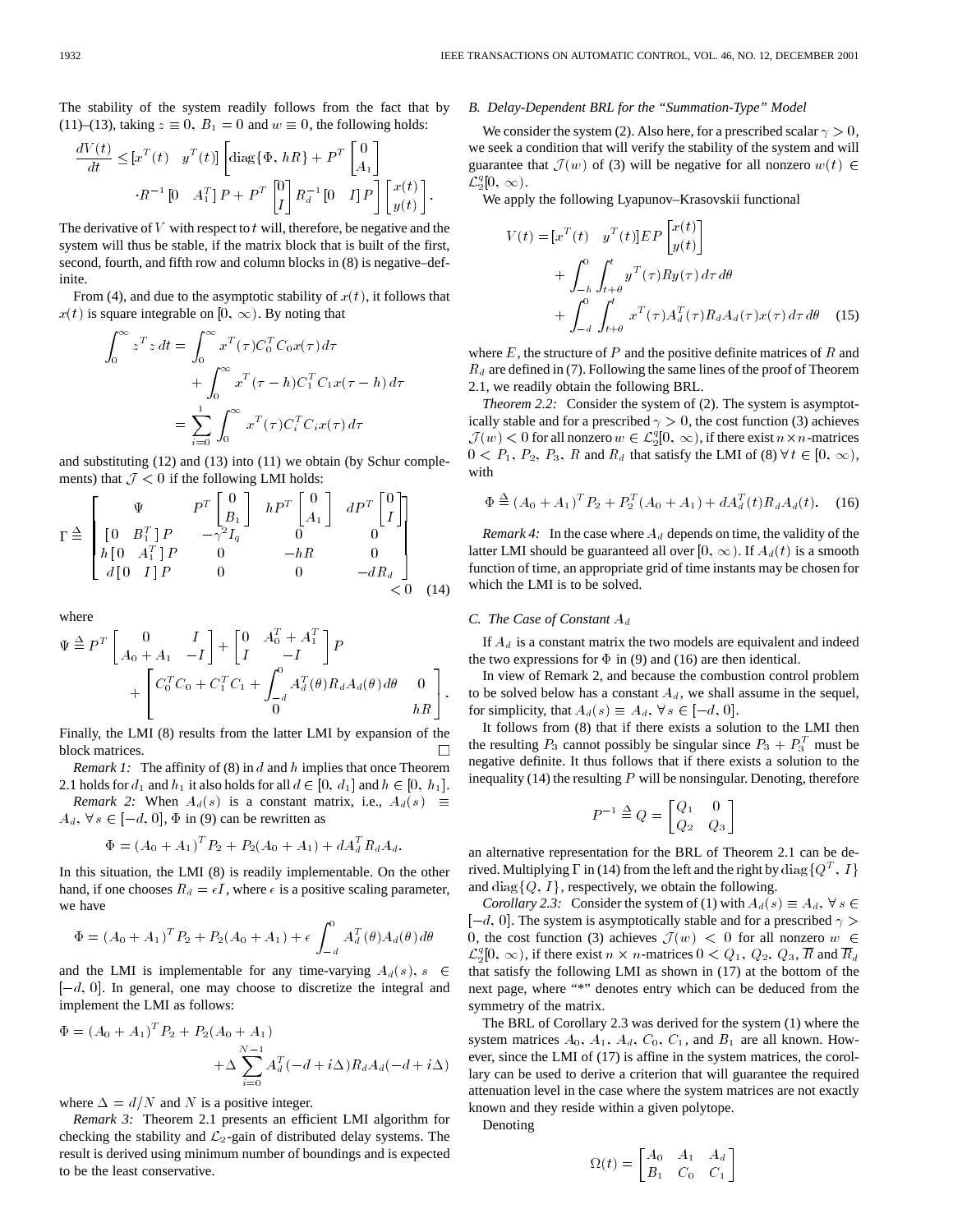we assume that for all  $t \in [0, \infty)$   $\Omega(t) \in \mathcal{C}_0 \{ \Omega_i, i = 1, \ldots, N \},$ namely

$$
\Omega(t) = \sum_{i=1}^{N} f_i(t)\Omega_i \text{ for some } 0 \le f_i(t) \le 1, \sum_{i=1}^{N} f_i(t) = 1 \quad (18)
$$

where the  $N$  vertices of the polytope are described by

$$
\Omega_i = \begin{bmatrix} A_0^{(i)} & A_1^{(i)} & A_d^{(i)} \\ B_1^{(i)} & C_0^{(i)} & C_1^{(i)} \end{bmatrix}.
$$

We readily obtain the following.

*Corollary 2.4:* Consider the system of (1) that satisfies (18). The system is asymptotically stable and for a prescribed  $\gamma > 0$ , the cost function (3) achieves  $\mathcal{J}(w) < 0$  for all nonzero  $w \in \mathcal{L}_2^q[0, \infty)$  and for all  $\Omega$  within the polytope of (18) if there exist  $n \times n$ -matrices  $0 \leq Q_1, Q_2^{(i)}, Q_3^{(i)}, \overline{R}_d^{(i)}, i = 1, ..., N$  and  $\overline{R} > 0$  that satisfy the following set of LMIs for  $i = 1, \ldots, N$ ; see (19), as shown at the bottom of the page.

*Remark 5:* It should be remarked that by explicitly exploiting the fact that  $A_d$  is constant, we may obtain another BRL based on existing result of [12] for point time delay systems. In fact, by defining  $y =$  $\int_0^t x(\tau) d\tau$ , (2) can be rewritten as a point time-delay system

$$
\dot{\xi}(t) = \tilde{A}_0 \xi(t) + \tilde{A}_1 \xi(t - h) + \tilde{A}_d \xi(t - d) + \tilde{B}_1 w(t)
$$
  

$$
z(t) = col\{\tilde{C}_0 x(t), \tilde{C}_1 x(t - h)\}
$$

where  $\xi(t) = \text{col}\lbrace x(t), y(t) \rbrace$  and

$$
\tilde{A}_0 = \begin{bmatrix} A_0 & A_d \\ I_n & 0 \end{bmatrix} \quad \tilde{A}_1 = \begin{bmatrix} A_1 & 0 \\ 0 & 0 \end{bmatrix}, \quad \tilde{A}_d = \begin{bmatrix} 0 & -A_d \\ 0 & 0 \end{bmatrix}
$$

$$
\tilde{B}_1 = \begin{bmatrix} B_1 \\ 0 \end{bmatrix} \quad \tilde{C}_0 = \begin{bmatrix} C_0 & 0 \end{bmatrix} \quad \tilde{C}_1 = \begin{bmatrix} C_1 & 0 \end{bmatrix}.
$$

#### III. STATE-FEEDBACK CONTROL

In this section, we shall apply the results of the previous section to the problem of robust state-feedback control of systems with distributed delay. Given the system  $\mathcal{S}(\overline{A}_0, \overline{A}_1, A_d, B_1, B_2, \overline{C}_1, D_{12})$ 

$$
\begin{aligned}\n\dot{x}(t) &= \overline{A}_0 x(t) + \overline{A}_1 x(t-h) + \int_{-d}^0 A_d x(t+s) \, ds \\
&+ B_1 w(t) + B_2 u(t), \\
&z = \text{col}\{\overline{C}_1 x, \ D_1 u\}, \\
x(t) &= 0 \quad \forall t \in [-\max\{h, d\}, 0]\n\end{aligned} \tag{20}
$$

where x and w are defined in Section II,  $u \in \mathcal{R}^{\ell}$  is the control input,  $\overline{A}_0$ ,  $\overline{A}_1$ ,  $A_d$ ,  $B_1$ ,  $B_2$  are constant matrices of appropriate dimension, z is the objective vector,  $\overline{C}_1 \in \mathcal{R}^{p \times n}$  and  $\overline{D}_{12} \in \mathcal{R}^{r \times \ell}$ . As noted in Remark 2, the case when  $A_d$  is time varying over  $[-d, 0]$  can be handled similarly.

Denoting

$$
\Omega_s(t) = \begin{bmatrix} \overline{A}_0 & \overline{A}_1 & A_d \\ B_1 & B_2 & \overline{C}_1 D_{12} \end{bmatrix}
$$

we assume that for all  $t \in [0, \infty)$   $\Omega_s(t) \in \mathcal{C}_0$   $\{\Omega_i, i = 1, ..., N\},$ namely

$$
\Omega_s(t) = \sum_{i=1}^{N} f_i(t)\Omega_{s,i} \text{ for some } 0 \le f_i(t) \le 1, \sum_{i=1}^{N} f_i(t) = 1
$$
\n(21)

where the  $N$  vertices of the polytope are described by

$$
\Omega_{s,\;i} = \begin{bmatrix} \overline{A}^{(i)}_0 & \overline{A}^{(i)}_1 & A^{(i)}_d \\[0.3em] B^{(i)}_1 & B^{(i)}_2 & \overline{C}^{(i)}_1 \, D^{(i)}_{12} \end{bmatrix}.
$$

For a prescribed scalar  $\gamma > 0$ , we consider the performance index of (3) and seek a state-feedback gain matrix  $K$  which, via the control law  $u(t) = Kx(t)$ , achieves, within the polytope of (21),  $\mathcal{J}(w) < 0$ for all nonzero  $w \in \mathcal{L}_2^q[0, \infty)$ .

| $hA_1\overline{R}$<br>$d\overline{R}_d$<br>$-Q_3 - Q_3^T$<br>$hQ_3^T$<br>$B_{\,1}$<br>$\overline{0}$<br>$\overline{0}$<br>$\overline{0}$<br>$\star$<br>$-\gamma^2 I$<br>$\overline{0}$<br>$\overline{0}$<br>$\theta$<br>$\theta$<br>0<br>0<br>$\ast$<br>$\ast$<br>$-h\overline{R}$<br>$\theta$<br>$\theta$<br>$\theta$<br>$\theta$<br>$\theta$<br>$*$<br>$*$<br>$\ast$<br>$-d\overline{R}_d$<br>$\overline{0}$<br>$\overline{0}$<br>$\overline{0}$<br>$\overline{0}$<br>$*$<br>< 0<br>$*$<br>$\ast$<br>$\ast$<br>$\theta$<br>$\theta$<br>$\theta$<br>$-I$<br>$*$<br>$*$<br>$*$<br>$\ast$<br>$\ast$<br>0<br>$\Omega$<br>$\ast$<br>$*$<br>$\ast$<br>$\ast$<br>$\ast$<br>$\ast$<br>$-1$<br>$-d\overline{R}_d$<br>$\theta$<br>$\ast$<br>$\ast$<br>$\ast$<br>$*$<br>$\ast$<br>$\ast$<br>$\ast$<br>$-h\overline{R}$<br>$*$<br>$*$<br>$\ast$<br>$\ast$<br>$\ast$<br>$\ast$<br>$\ast$<br>$\ast$ |  | $\begin{bmatrix} Q_2 + Q_2^T & Q_3 - Q_2^T + Q_1(A_0^T + A_1^T) \end{bmatrix}$ | $0 \qquad 0 \qquad 0$ |  | $Q_1 C_0^T$ $Q_1 C_1^T$ $dQ_1 A_d^T$ $hQ_2^T$ |  |        |
|-----------------------------------------------------------------------------------------------------------------------------------------------------------------------------------------------------------------------------------------------------------------------------------------------------------------------------------------------------------------------------------------------------------------------------------------------------------------------------------------------------------------------------------------------------------------------------------------------------------------------------------------------------------------------------------------------------------------------------------------------------------------------------------------------------------------------------------------------------------------------------------------|--|--------------------------------------------------------------------------------|-----------------------|--|-----------------------------------------------|--|--------|
|                                                                                                                                                                                                                                                                                                                                                                                                                                                                                                                                                                                                                                                                                                                                                                                                                                                                                         |  |                                                                                |                       |  |                                               |  |        |
|                                                                                                                                                                                                                                                                                                                                                                                                                                                                                                                                                                                                                                                                                                                                                                                                                                                                                         |  |                                                                                |                       |  |                                               |  |        |
|                                                                                                                                                                                                                                                                                                                                                                                                                                                                                                                                                                                                                                                                                                                                                                                                                                                                                         |  |                                                                                |                       |  |                                               |  |        |
|                                                                                                                                                                                                                                                                                                                                                                                                                                                                                                                                                                                                                                                                                                                                                                                                                                                                                         |  |                                                                                |                       |  |                                               |  | . 17). |
|                                                                                                                                                                                                                                                                                                                                                                                                                                                                                                                                                                                                                                                                                                                                                                                                                                                                                         |  |                                                                                |                       |  |                                               |  |        |
|                                                                                                                                                                                                                                                                                                                                                                                                                                                                                                                                                                                                                                                                                                                                                                                                                                                                                         |  |                                                                                |                       |  |                                               |  |        |
|                                                                                                                                                                                                                                                                                                                                                                                                                                                                                                                                                                                                                                                                                                                                                                                                                                                                                         |  |                                                                                |                       |  |                                               |  |        |
|                                                                                                                                                                                                                                                                                                                                                                                                                                                                                                                                                                                                                                                                                                                                                                                                                                                                                         |  |                                                                                |                       |  |                                               |  |        |

$$
\left[ \begin{matrix} Q_{2}^{(i)} + Q_{2}^{(i)T} & Q_{3}^{(i)} - Q_{2}^{(i)T} + Q_{1}(A_{0}^{(i)} + A_{1}^{(i)})^{T} & 0 & 0 & 0 & Q_{1}C_{0}^{(i)T} & Q_{1}C_{1}^{(i)T} & dQ_{1}A_{d}^{(i)T} & hQ_{2}^{(i)T} \\ * & -Q_{3}^{(i)} - Q_{3}^{(i)T} & B_{1}^{(i)} & hA_{1}^{(i)}\overline{R} & d\overline{R}_{d}^{(i)} & 0 & 0 & 0 & hQ_{3}^{(i)T} \\ * & * & * & -\gamma^{2}I & 0 & 0 & 0 & 0 & 0 & 0 \\ * & * & * & * & * & -d\overline{R}_{d}^{(i)} & 0 & 0 & 0 & 0 & 0 \\ * & * & * & * & * & * & -I & 0 & 0 & 0 \\ * & * & * & * & * & * & * & -I & 0 & 0 & 0 \\ * & * & * & * & * & * & * & * & -I & 0 & 0 \\ * & * & * & * & * & * & * & * & * & -d\overline{R}_{d}^{(i)} & 0 & 0 & 0 \\ * & * & * & * & * & * & * & * & * & -d\overline{R}_{d}^{(i)} & 0 & 0 \\ * & * & * & * & * & * & * & * & * & -h\overline{R} \end{matrix} \right]
$$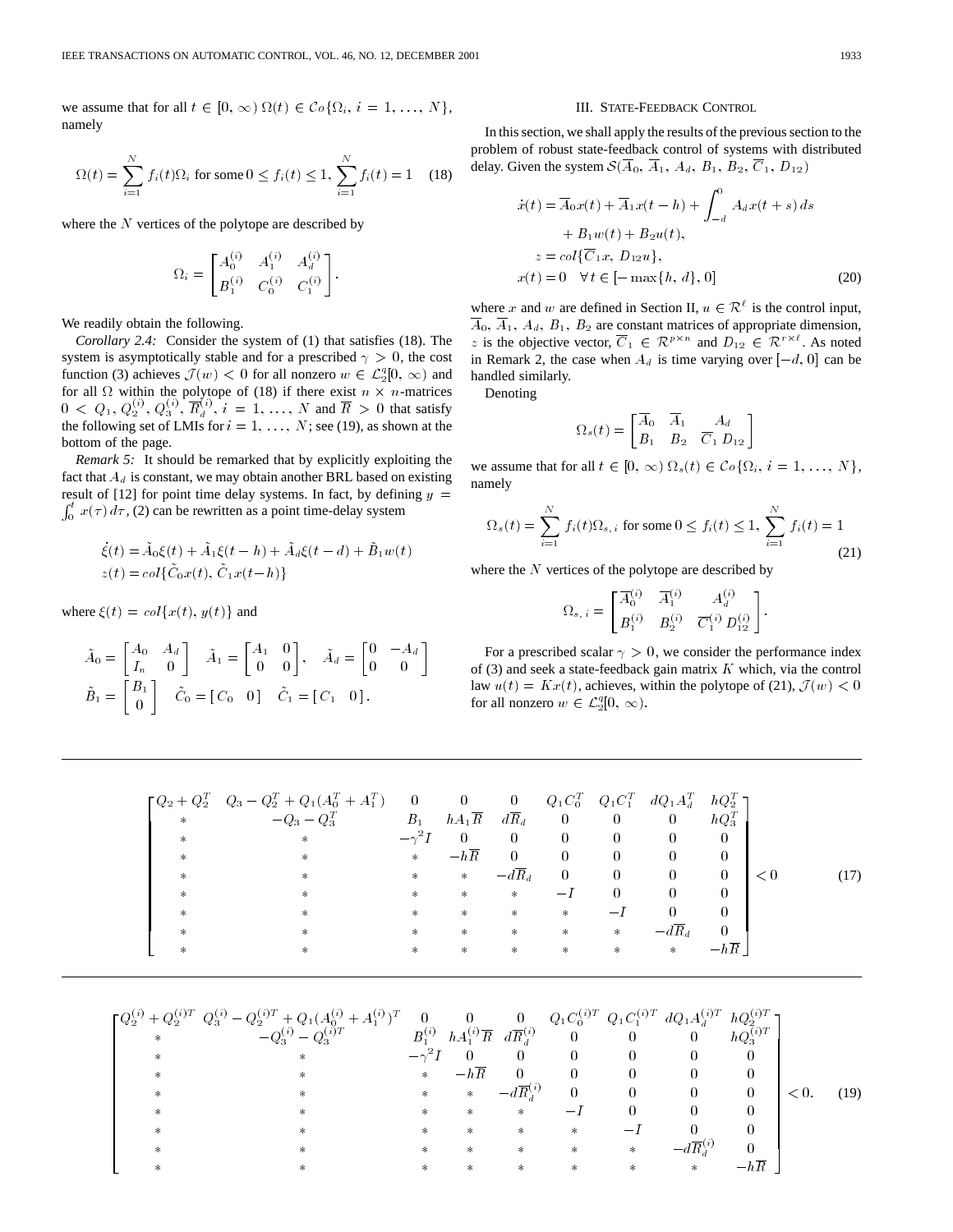Substituting  $u = Kx$  into (20), we obtain the structure of (1) with

$$
A_0 = \overline{A}_0 + B_2 K, \quad A_1 = \overline{A}_1
$$
  

$$
C_0^T C_0 = \overline{C}_1^T \overline{C}_1 + K^T D_{12}^T D_{12} K.
$$
 (22)

Denoting  $Y = KQ_1$ , we apply Corollary 2.3 on the latter system and obtain the following.

*Theorem 3.1:* Consider the system of (20) that satisfies (21). The system is stabilizable and for a prescribed  $\gamma > 0$ , the cost function (3) achieves  $\mathcal{J}(w) < 0$  for all nonzero  $w \in \mathcal{L}_2^q[0, \infty)$  and for all  $\Omega$  within the polytope of (21) if there exist  $n \times n$ -matrices  $0 < Q_1, Q_2^{(i)}, Q_3^{(i)}, \overline{R}_d^{(i)}, i = 1, ..., N, 0 < \overline{R}$  and  $Y \in \mathcal{R}^{\ell \times n}$ that satisfy the following set of LMIs, for  $i = 1, \ldots, N$ , see (23) shown at the bottom of the page. The state-feedback gain is then given by  $K = Y Q_1^{-1}$ .

The latter result has been obtained for the proportional feedback rule. If an integral action is also allowed, the model of (5) can be used. Applying the state-feedback result of [12] to the latter system we obtain the following.

*Theorem 3.2:* Consider the system of (20) and (21). For a prescribed  $\gamma > 0$ , there exists a PI controller  $u(t) = K_1 x(t) + K_2 \int_0^t x(\tau) d\tau$ that stabilizes the system and achieves  $\mathcal{J}(w) < 0$  for all nonzero  $w \in$  $\mathcal{L}_2^q[0,\infty)$  and for all  $\Omega$  within the polytope of (21) if there exist  $2n \times$ 2*n*-matrices  $0 < Q_1, Q_2^{(i)}, Q_3^{(i)}, i = 1, ..., N, 0 < \overline{R}_d, 0 < \overline{R}$  and  $Y \in \mathcal{R}^{\ell \times 2n}$  that satisfy the following set of LMIs for  $i = 1, \ldots, N$ ; see (24), as shown at the bottom of the page, where the augmented matrices are defined in Remar 5 and  $\tilde{B}_2^{(i)T} = [B_2^{(i)T} \quad 0].$ 

The feedback gains are then given by  $[K_1 \quad K_2] = Y Q_1^{-1}$ .

### IV. AN EXAMPLE OF COMBUSTION CONTROL

In this section, we shall demonstrate the application of the results in Theorems 3.1 and 3.2 to robust stabilization and control of combustion in rocket motor chambers.

We consider a liquid monopropellant rocket motor with a pressure feeding system. Assuming nonsteady flow and taking nonuniform lag into account, a linearized model of the feeding system and the combustion chamber equations has been obtained by [15], [16], and [13]. Their model is of the form (20) with

$$
x(t) = col\{x_1(t), x_2(t), x_3(t), x_4(t)\}\
$$

where  $x_1(t)$ ,  $x_2(t)$  and  $x_3(t)$  are, respectively, the relative deviations of the instantaneous combustion chamber pressure, the instantaneous mass flow upstream of the capacitance and the instantaneous mass rate of the injected propellant from their steady values, and  $x_4(t)$  is the ratio between the deviation of the instantaneous pressure in a special place in the feeding line from its value in steady operation and twice the injector pressure drop in steady operation.

The model matrices are

$$
\overline{A}_0 = \begin{bmatrix}\n\rho - 1 & 0 & 0 & 0 & -\frac{1}{\zeta J} \\
0 & 0 & 0 & -\frac{1}{\zeta J} \\
-0.5 \frac{p}{(1-\zeta)J} & 0 & -\frac{1}{(1-\zeta)J} & \frac{1}{(1-\zeta)J} \\
0 & \frac{1}{E_{\epsilon_1}} & -\frac{1}{E_{\epsilon}} & 0 \\
\frac{1}{\zeta J} & 0 & 0 & 0 & 0 \\
0 & 0 & 0 & 0 & 0 \\
0 & 0 & 0 & 0 & 0\n\end{bmatrix}\nB_1 = \begin{bmatrix}\n0 \\
0 \\
1 \\
0\n\end{bmatrix}
$$
\n
$$
B_2 = \begin{bmatrix}\n0 \\
\frac{1}{\zeta J} \\
0 \\
0\n\end{bmatrix}\n\overline{C}_1 = \begin{bmatrix}\n1 & 0 & 0 & 0\n\end{bmatrix}\nD_{12} = 1
$$

where  $\zeta$  is the fractional length for pressure supply,  $J$  is the line inertia,  $E_e$  is the line elasticity parameter, p is the ratio of steady-state pressure

| $\ast$ | $\lceil Q_2^{(i)}+Q_2^{(i)T} \ Q_3^{(i)}-Q_2^{(i)T}+Q_1(\overline{A}_0^{(i)T}+\overline{A}_1^{(i)T})+Y^TB_2^{(i)T}$<br>$-Q_3^{(i)}-Q_3^{(i)T}$<br>$\ast$<br>$^{\ast}$ | $\mathbf{0}$<br>$B_1^{(i)}$<br>$*$ | $h\overline{A}_1^{(i)}\overline{R}$<br>$-h\overline{R}$ | $\overline{0}$<br>$d\overline{R}_{\scriptscriptstyle A}^{(i)}$<br>0<br>$\Omega$ | $\overline{0}$<br>0                    | $\overline{0}$<br>0          | $Q_1 \overline{C}_1^{(i)T} Y^T D_{12}^{(i)T} dQ_1 A_d^{(i)T} hQ_2^{(i)T}$<br>$\overline{0}$<br>0 | $hQ_3^{(i)T}$<br>0 |      |
|--------|-----------------------------------------------------------------------------------------------------------------------------------------------------------------------|------------------------------------|---------------------------------------------------------|---------------------------------------------------------------------------------|----------------------------------------|------------------------------|--------------------------------------------------------------------------------------------------|--------------------|------|
|        | $^{\ast}$                                                                                                                                                             | $\ast$<br>$*$                      | $*$<br>$\ast$<br>$\ast$<br>$\ast$                       | $-d\overline{R}{}^{(i)}$<br>$\ast$<br>$*$<br>*<br>*                             | $\Omega$<br>$\ast$<br>$\ast$<br>$\ast$ | 0<br>$\Omega$<br>$\ast$<br>* | 0<br>$-d\overline{R}{}^{(i)}$<br>*                                                               | $-h\overline{R}$   |      |
|        |                                                                                                                                                                       |                                    |                                                         |                                                                                 |                                        |                              |                                                                                                  | < 0.               | (23) |

|        | $\lceil Q_{2}^{(i)}+Q_{2}^{(i)T} \ Q_{3}^{(i)} - Q_{2}^{(i)T}+Q_{1}(\tilde{A}_{0}^{(i)}+\tilde{A}_{1}^{(i)}+\tilde{A}_{d}^{(i)})^{T}+Y^{T}\tilde{B}_{2}^{(i)T}$ |                     |                                  | $\overline{0}$                     |                          | $Q_1 \tilde{C}_1^{(i)T} Y^T D_{12}^{(i)T}$ | $dQ_2^{(i)T}$         | $hQ_2^{(i)T}$ ]  |
|--------|-----------------------------------------------------------------------------------------------------------------------------------------------------------------|---------------------|----------------------------------|------------------------------------|--------------------------|--------------------------------------------|-----------------------|------------------|
| $\ast$ | $-Q_3 - Q_3^T$                                                                                                                                                  | $\tilde{B}_1^{(i)}$ | $h\tilde{A}_1^{(i)}\overline{R}$ | $d\tilde{A}_d^{(i)}\overline{R}_d$ | $\overline{\phantom{0}}$ | $\overline{0}$                             | $dQ_3^{(\tilde{i})T}$ | $hQ_3^{(i)T}$    |
|        | $\ast$                                                                                                                                                          |                     |                                  | $\theta$                           |                          |                                            |                       | 0                |
|        | $\ast$                                                                                                                                                          | $\ast$              | $-h\overline{R}$                 | 0                                  |                          |                                            |                       |                  |
|        | ж                                                                                                                                                               | $\ast$              | $*$                              | $-d\overline{R}_d$                 |                          |                                            |                       | 0                |
|        | $\ast$                                                                                                                                                          | ∗                   | ∗                                | *                                  |                          |                                            |                       |                  |
|        | $\ast$                                                                                                                                                          | $\ast$              | $\ast$                           | $\ast$                             | $\ast$                   |                                            |                       |                  |
|        | ⋇                                                                                                                                                               | ж                   | $\ast$                           | $\ast$                             |                          | $\ast$                                     | $-dR_d$               |                  |
|        | ⋇                                                                                                                                                               | ∗                   | ∗                                | $\ast$                             | $\ast$                   | ∗                                          | $*$                   | $-h\overline{R}$ |
|        |                                                                                                                                                                 |                     |                                  |                                    |                          |                                            |                       | (24)             |